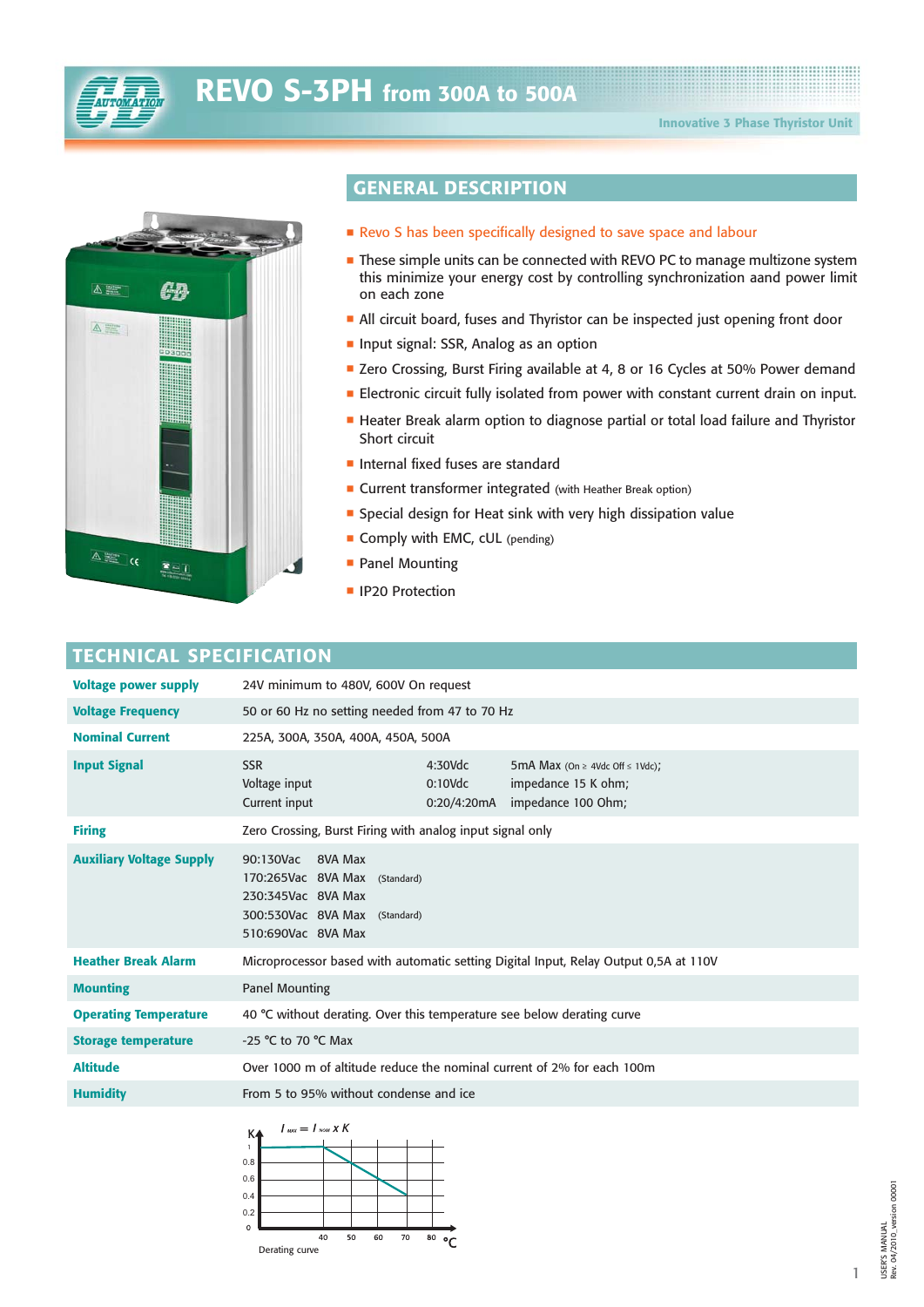# **OPTION'S FEATURES AND SPECIAL DETAILS OPTION'S FEATURES AND SPECIAL DETAILS**

### **HEATER BREAK ALARM (HB)**

#### **ON FRONT CABINET**



**FEW SECOND TO SET AND CALIBRATE ALL THE UNITS**

- Microprocessor based circuit
	- $\blacksquare$  Capacity to diagnose the failure of one Resistance over five in parallel
- Load failure alarm with LED indication on front unit
- Thyristor short circuit alarm with LED indication on front unit
- Alarm output with free voltage relay contact
- $\blacksquare$  Alarm reset function and possibility to auto reset if the alarm disappear
- Built in Current transformer when heather Break option has been selected
- Self Setting via external command or push button on front unit
- Commom setting command can be given to many units and in a matter of second, the tuning is done, also by a non expert operator

### **BURST FIRING HOW TO ADD POWER LOAD MANAGMENT AND FEATURES TO YOUR SIMPLE UNITS**

Istantaneus power very close to average value, no pick power



**APPLICATION WITH 8, 16 OR 24 SINGLE PHASE LOADS**



#### **WITHOUT POWER CONTROL OPTIMISATION**



**OPTIMISATION**

### **ORDERING CODE REVO-PC**

|                         |                      |   |                         | 3                     | 4                   | 5              |                                      | 6            |          |                    | 8 | 9                   | 10 | 11                      | 12 | 13 | 14                  | 15 | 16 |  |  |  |  |  |  |  |  |  |  |  |         |  |  |  |   |  |  |  |  |  |  |
|-------------------------|----------------------|---|-------------------------|-----------------------|---------------------|----------------|--------------------------------------|--------------|----------|--------------------|---|---------------------|----|-------------------------|----|----|---------------------|----|----|--|--|--|--|--|--|--|--|--|--|--|---------|--|--|--|---|--|--|--|--|--|--|
| <b>REVO-PC</b>          |                      | R | D                       | r                     |                     | $\sim$         |                                      |              |          |                    |   | $\bf{0}$            | Ō  | $\bf{0}$                | 0  | 0  | $\bf{0}$            | 0  | 0  |  |  |  |  |  |  |  |  |  |  |  |         |  |  |  |   |  |  |  |  |  |  |
| 4,5                     | 6<br><b>Channels</b> |   |                         | <b>Current Sensor</b> |                     |                | $\mathbf{7}$<br><b>Communication</b> |              |          |                    |   | 8                   |    | <b>Transformer</b>      |    |    |                     |    |    |  |  |  |  |  |  |  |  |  |  |  |         |  |  |  |   |  |  |  |  |  |  |
| <b>Description code</b> | <b>Numeric code</b>  |   | <b>Description code</b> |                       | <b>Numeric code</b> |                | <b>Description code</b>              |              |          |                    |   | <b>Numeric code</b> |    | <b>Description code</b> |    |    | <b>Numeric code</b> |    |    |  |  |  |  |  |  |  |  |  |  |  |         |  |  |  |   |  |  |  |  |  |  |
| 8 Channels              | 08                   |   | N. 1 CS 200 Amps        |                       |                     |                |                                      |              | Ethernet |                    |   |                     |    | Transformer 24V         |    |    |                     |    |    |  |  |  |  |  |  |  |  |  |  |  |         |  |  |  |   |  |  |  |  |  |  |
| 16 Channels             | 16                   |   |                         | N. 2 CS 200 Amps      |                     | $\overline{2}$ |                                      | ModBus Slave |          |                    | 2 |                     |    |                         |    |    |                     |    |    |  |  |  |  |  |  |  |  |  |  |  |         |  |  |  |   |  |  |  |  |  |  |
| 24 Channels             | 24                   |   |                         | N. 3 CS 200 Amps      |                     | 3              |                                      |              |          | 3<br>ModBus Master |   |                     |    |                         |    |    |                     |    |    |  |  |  |  |  |  |  |  |  |  |  |         |  |  |  |   |  |  |  |  |  |  |
|                         |                      |   |                         | N. 1 CS 400 Amps      |                     | 4              |                                      | Profibus     |          |                    | 4 |                     |    |                         |    |    |                     |    |    |  |  |  |  |  |  |  |  |  |  |  |         |  |  |  |   |  |  |  |  |  |  |
|                         |                      |   | N. 2 CS 400 Amps        |                       | 5                   |                |                                      |              | Profinet |                    |   |                     | 5  |                         |    |    |                     |    |    |  |  |  |  |  |  |  |  |  |  |  |         |  |  |  |   |  |  |  |  |  |  |
|                         |                      |   |                         |                       | N. 3 CS 400 Amps    |                |                                      |              |          | 6                  |   |                     |    |                         |    |    |                     |    |    |  |  |  |  |  |  |  |  |  |  |  | CANopen |  |  |  | 6 |  |  |  |  |  |  |
|                         |                      |   |                         | N. 1 CS 600 Amps      |                     |                |                                      |              | EtherCAT |                    |   |                     | 7  |                         |    |    |                     |    |    |  |  |  |  |  |  |  |  |  |  |  |         |  |  |  |   |  |  |  |  |  |  |
|                         |                      |   |                         | N. 2 CS 600 Amps      |                     | 8              |                                      |              |          |                    |   |                     |    |                         |    |    |                     |    |    |  |  |  |  |  |  |  |  |  |  |  |         |  |  |  |   |  |  |  |  |  |  |
|                         |                      |   |                         | N. 3 CS 600 Amps      |                     | 9              |                                      |              |          |                    |   |                     |    |                         |    |    |                     |    |    |  |  |  |  |  |  |  |  |  |  |  |         |  |  |  |   |  |  |  |  |  |  |

### **APPLICATIONS AND FOCUS ON:**

- Infrared lamp.
- **Autoclaves.**
- Fournaces.
- Chemical
- 
- Dryers - Climatic chambers
- **•** Petrochemical

- Prevents increase in energy supply tariffs imposed by your electricity supplier

Use REVO-PC and you can add these Features

**• Communication with different field bus** Reading of current Voltage and Power

- Power factor close to one no harmonics

### **Synchronization**

-

On all controlled zones, REVO-PC Synchronization is automatic resulting in superior performance:

- Total current is equal to a sinusoidal wave form.
- $\blacksquare$  Power factor  $>$  0,9.
- **Instantaneous current close to average value.**
- **Cancellation of harmonics.**
- Flickering effect removed.

### **Smart power limitation**

- $\;\;\bar{}\;$  Smart power limitation works together with synchronization. If this function is enabled, REVO-PC makes a live calculation of power at each period and generates the output values for the next period. If the calculated power is below the power limit value, the previous values remain with each channel using full power.
- If the power is above the power limit value, the setpoint of each channel is reduced proportionally to restrict power overshoot. This function significantly reduces disturbances on the main network compared to a full power system, preventing any increase in energy tariffs imposed by the electricity supplier.
- **This function can be activated/deactivated and the limit value changed at any time.**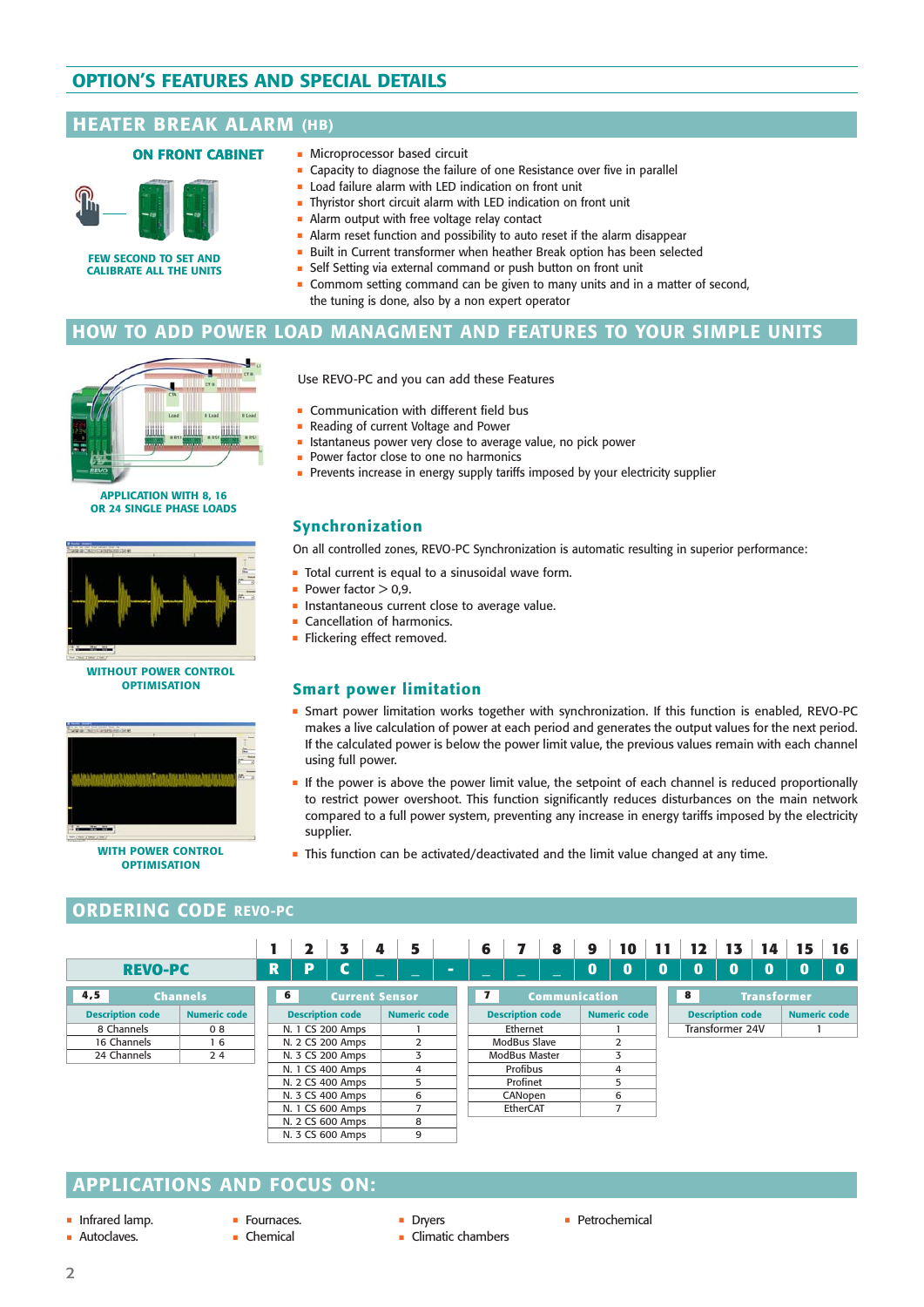# **Wiring connection REVO S 3PH from 225 to 500A**





#### **LOAD TYPE LOAD TYPE**

OPEN DELTA Resistive or Infrared Lamps Long and medium waves



뎧

STAR with neutral Resistive or Infrared Lamps Long and medium waves

#### **NOTE**

- $(1)$  A suitable device must ensure that the unit can be electrically isolated from the supply, this allows the qualified people to work in safety.
	- The user installation must be protecting by electromagnetic circuit breaker or by fuse isolator. The semiconductor fuses are classified for UL as supplementar protection for semiconductor.

 $\sigma$ 

 $\omega$ 12

ø7

 $Ø12$ 

 $\varnothing$ 

 $\omega$ 12

(2) • The heat-sink must be connected to the earth.

ø7

 $Ø12$ 



 $\hat{\diamond}$ W  $\rightarrow$ W 262 mm. - H 520 mm. - D 270 mm. - kg. 22,5 **300A÷500A**